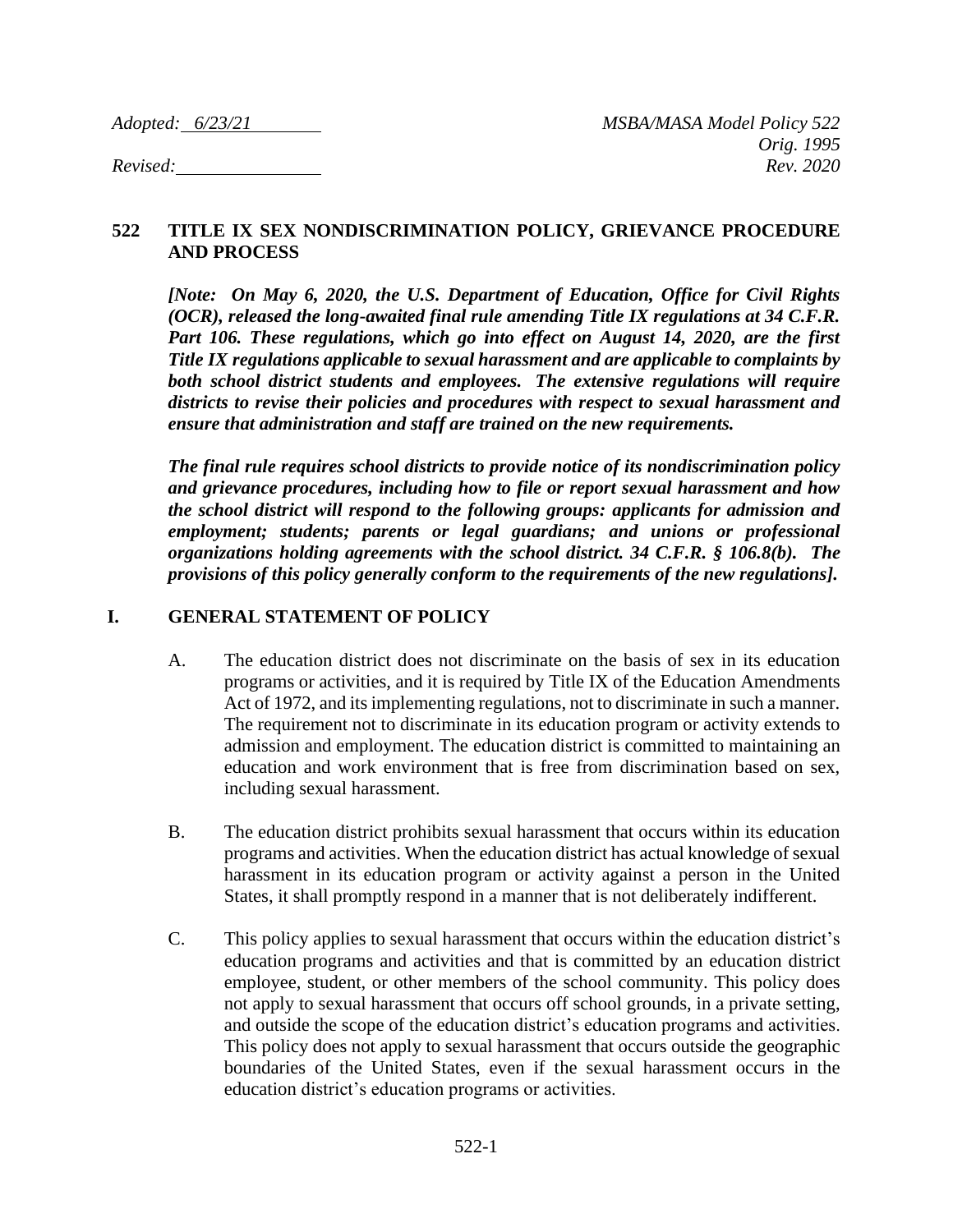D. Any student, parent, or guardian having questions regarding the application of Title IX and its regulations and/or this policy and grievance process should discuss them with the Title IX Coordinator. The education district's Title IX Coordinator is:

Nicole Bolduan, Assistant Director/Principal River Bluff Education Center 395 Guernsey Lane Red Wing, MN 55066 651-388-4441 nbolduan@gced.k12.,m.us

Questions relating solely to Title IX and its regulations may be referred to the Title IX Coordinator(s), the Assistant Secretary for Civil Rights of the United States Department of Education, or both.

E. The effective date of this policy is August 14, 2020 and applies to alleged violations of this policy occurring on or after August 14, 2020.

# **II. DEFINITIONS**

- A. "Actual knowledge" means notice of sexual harassment or allegations of sexual harassment to the education district's Title IX Coordinator or to any employee of the education district. Imputation of knowledge based solely on vicarious liability or constructive notice is insufficient to constitute actual knowledge. This standard is not met when the only official of the education district with actual knowledge is the respondent.
- B. "Complainant" means a person who is alleged to be the victim of conduct that could constitute sexual harassment under Title IX. A Title IX Coordinator who signs a formal complaint is not a complainant unless the Title IX Coordinator is alleged to be the victim of the conduct described in the formal complaint.
- C. "Day" or "days" means, unless expressly stated otherwise, business days (i.e. day(s) that the education district office is open for normal operating hours, Monday - Friday, excluding State-recognized holidays).
- A. "Deliberately indifferent" means clearly unreasonable in light of the known circumstances. The education district is deliberately indifferent only if its response to sexual harassment is clearly unreasonable in light of the known circumstances.
- B. "Education program or activity" means locations, events, or circumstances for which the education district exercises substantial control over both the respondent and the context in which the sexual harassment occurs and includes education district education programs or activities that occur on or off of education district property.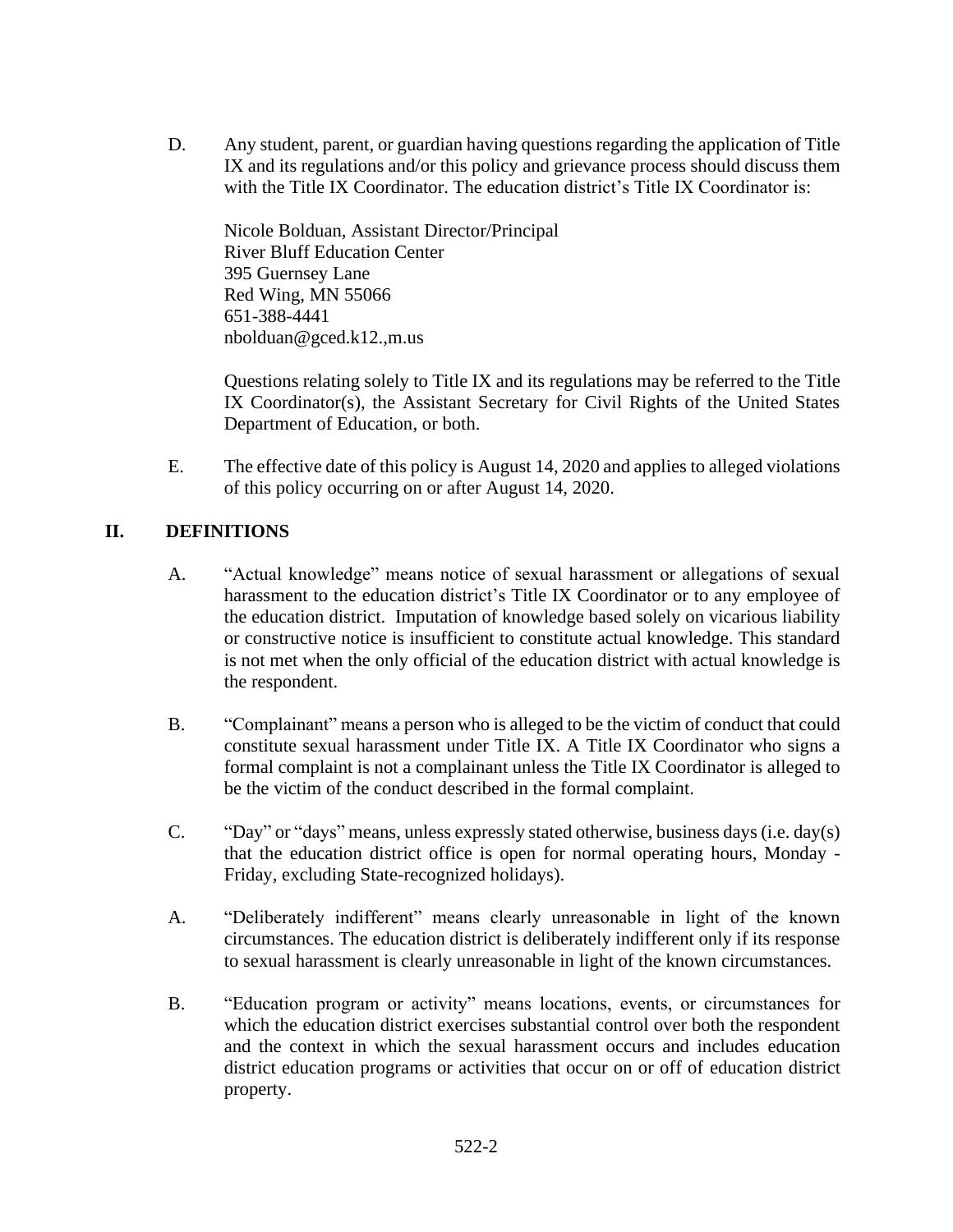- C. "Formal complaint" means a document filed by a complainant or signed by the Title IX Coordinator alleging sexual harassment against a respondent and requesting that the education district investigate the allegation of sexual harassment.
	- 1. A formal complaint filed by a complainant must be a physical document or an electronic submission. The formal complaint must contain the complainant's physical or digital signature, or otherwise indicate that the complainant is the person filing the formal complaint, and must be submitted to the Title IX Coordinator in person, by mail, or by email.
	- 2. A formal complaint shall state that, at the time of filing the formal complaint, the complainant was participating in, or attempting to participate in, an education program or activity of the education district with which the formal complaint is filed.
- D. "Informal resolution" means options for resolving a formal complaint that do not involve a full investigation and adjudication. Informal resolution may encompass a broad range of conflict resolution strategies, including mediation or restorative justice.
- E. "Relevant questions" and "relevant evidence" are questions, documents, statements, or information that are related to the allegations raised in a formal complaint. Relevant evidence includes evidence that is both inculpatory and exculpatory. Questions and evidence about the complainant's sexual predisposition or prior sexual behavior are not relevant, unless such questions and evidence about the complainant's prior sexual behavior are offered to prove that someone other than the respondent committed the conduct alleged by the complainant, or if the questions and evidence concern specific incidents of the complainant's prior sexual behavior with respect to the respondent and are offered to prove consent.
- F. "Remedies" means actions designed to restore or preserve the complainant's equal access to education after a respondent is found responsible. Remedies may include the same individualized services that constitute supportive measures, but need not be non-punitive or non-disciplinary, nor must they avoid burdening the respondent.
- G. "Respondent" means an individual who has been reported to be the perpetrator of conduct that could constitute sexual harassment under Title IX.
- H. "Sexual harassment" means any of three types of misconduct on the basis of sex that occurs in an education district education program or activity and is committed against a person in the United States:
	- 1. *Quid pro quo* harassment by an education district employee (conditioning the provision of an aid, benefit, or service of the education district on an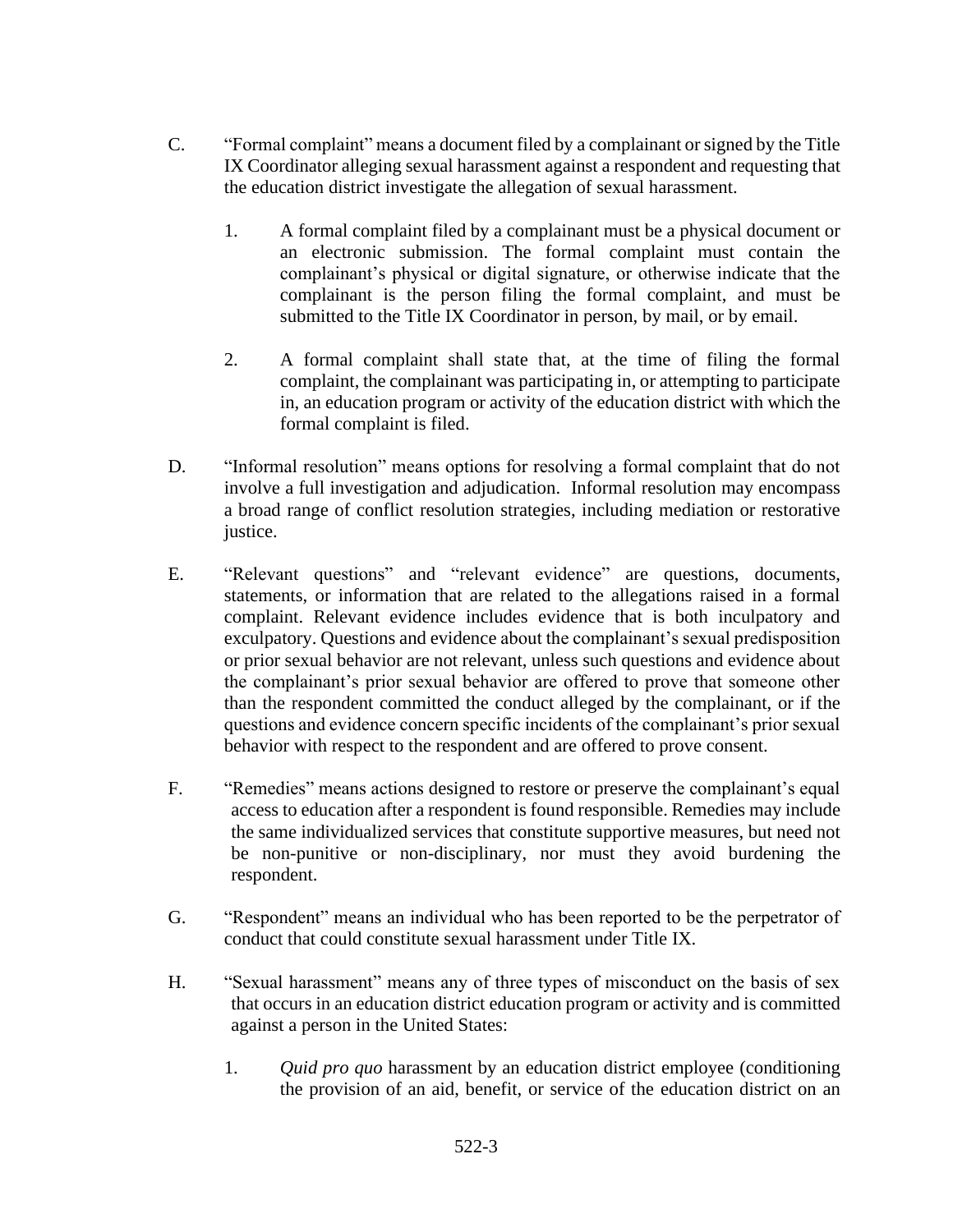individual's participation in unwelcome sexual conduct);

- 2. Unwelcome conduct that a reasonable person would find so severe, pervasive, and objectively offensive that it denies a person equal educational access; or
- 3. Any instance of sexual assault (as defined in the Clery Act, 20 U.S.C.  $§1092(f)(6)A(v)$ , dating violence, domestic violence, or stalking (as defined in the Violence Against Women Act, 34 U.S.C. §12291).
- I. "Supportive measures" means individualized services provided to the complainant or respondent without fee or charge that are reasonably available, non-punitive, non-disciplinary, not unreasonably burdensome to the other party, and designed to ensure equal educational access, protect safety, and deter sexual harassment. Supportive measures may include counseling, extensions of deadlines or other course-related adjustments, modifications of work or class schedules, alternative educational services as defined under Minn. Stat. § 121A.41, as amended, mutual restrictions on contact between the parties, changes in work locations, leaves of absence, increased security and monitoring of certain areas of the education district buildings or property, and other similar measures.
- J. "Title IX Personnel" means any person who addresses, works on, or assists with the education district's response to a report of sexual harassment or formal complaint, and includes persons who facilitate informal resolutions. The following are considered Title IX Personnel:
	- 1. "Title IX Coordinator" means an employee of the education district that coordinates the education district's efforts to comply with and carry out its responsibilities under Title IX. The Title IX Coordinator is responsible for acting as the primary contact for the parties and ensuring that the parties are provided with all notices, evidence, reports, and written determinations to which they are entitled under this policy and grievance process. The Title IX Coordinator is also responsible for effective implementation of any supportive measures or remedies. The Title IX Coordinator must be free from conflicts of interest and bias when administrating the grievance process.
	- 2. "Investigator" means a person who investigates a formal complaint. The investigator of a formal complaint may not be the same person as the Decision-maker or the Appellate Decision-maker. The Investigator may be an education district employee, education district official, or a third party designated by the education district.
	- 3. "Decision-maker" means a person who makes a determination regarding responsibility after the investigation has concluded. The Decision-maker cannot be the same person as the Title IX Coordinator, the Investigator, or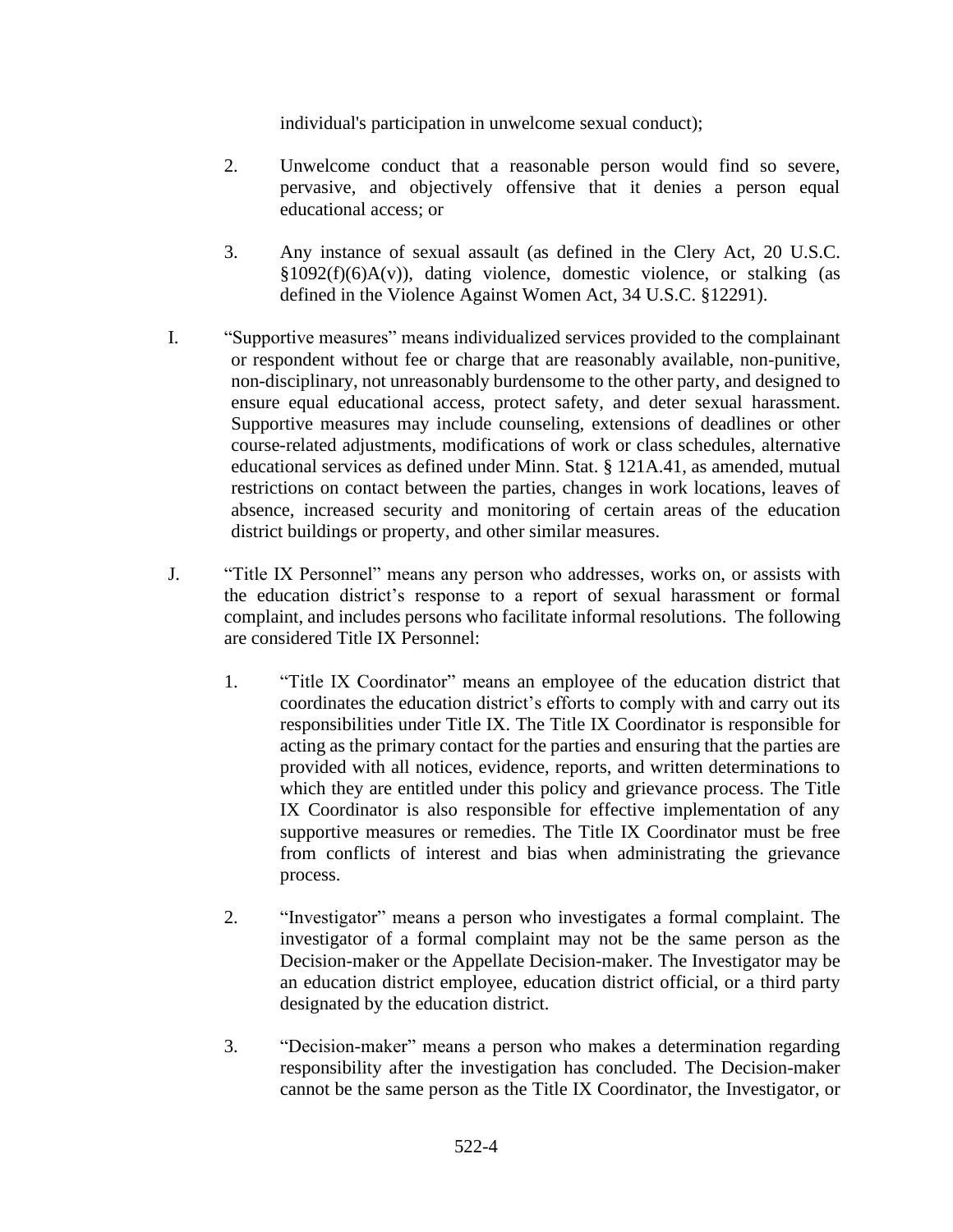the Appellate Decision-maker.

- 4. "Appellate Decision-maker" means a person who considers and decides appeals of determinations regarding responsibility and dismissals of formal complaints. The Appellate Decision-maker cannot be the same person as the Title IX Coordinator, Investigator, or Decision-maker. The Appellate Decision-maker may be an education district employee, or a third party designated by the education district.
- 5. The executive director of the education district may delegate functions assigned to a specific education district employee under this policy, including but not limited to the functions assigned to the Title IX Coordinator, Investigator, Decision-maker, Appellate Decision-maker, and facilitator of informal resolution processes, to any suitably qualified individual and such delegation may be rescinded by the executive director at any time. The education district may also, in its discretion, appoint suitably qualified persons who are not education district employees to fulfill any function under this policy, including, but not limited to, Investigator, Decision-maker, Appellate Decision-maker, and facilitator of informal resolution processes.

### **III. BASIC REQUIREMENTS FOR GRIEVANCE PROCESS**

- A. Equitable Treatment
	- 1. The education district shall treat complainants and respondents equitably. However, equality or parity with respect to supportive measures provided to complainants and respondents is not required.
	- 2. The education district will not impose any disciplinary sanctions or take any other actions against a respondent that do not constitute supportive measures until it has completed this grievance process and the respondent has been found responsible.
	- 3. The education district will provide appropriate remedies to the complainant any time a respondent is found responsible.
- B. Objective and Unbiased Evaluation of Complaints
	- 1. Title IX Personnel, including the Title IX Coordinator, Investigator, Decision-maker, and Appellate Decision-maker, shall be free from conflicts of interest or bias for or against complainants or respondents generally or a specific complainant or respondent.
	- 2. Throughout the grievance process, Title IX Personnel will objectively evaluate all relevant evidence, inculpatory and exculpatory, and shall avoid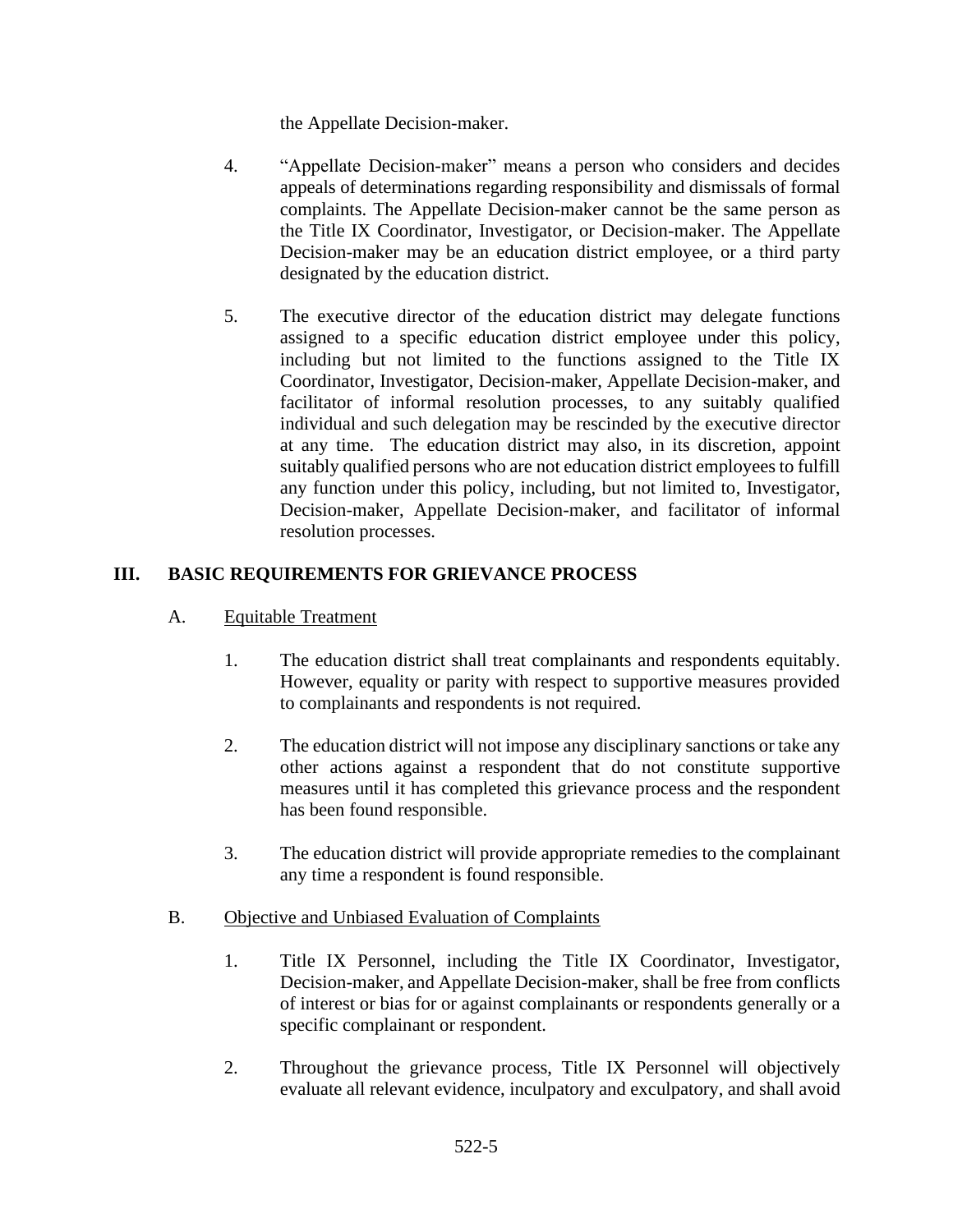credibility determinations based solely on a person's status as a complainant, respondent, or witness.

C. Title IX Personnel will presume that the respondent is not responsible for the alleged conduct until a determination regarding responsibility is made at the conclusion of the grievance process.

### D. Confidentiality

The education district will keep confidential the identity of any individual who has made a report or complaint of sex discrimination, including any individual who has made a report or filed a formal complaint of sexual harassment, any complainant, any individual who has been reported to be the perpetrator of sex discrimination, any respondent, and any witness, except as may be permitted by the Family Educational Rights and Privacy Act (FERPA), 20 U.S.C. § 1232g, or FERPA's regulations, and State law under Minn. Stat. § 13.32 34 C.F.R. Part 99, or as required by law, or to carry out the purposes of 34 C.F.R. Part 106, including the conduct of any investigation, hearing, or judicial proceeding arising thereunder (i.e., the education district's obligation to maintain confidentiality shall not impair or otherwise affect the complainants and respondents receipt of the information to which they are entitled with respect to the investigative record and determination of responsibility).

### E. Right to an Advisor; Right to a Support Person

Complainants and respondents have the right, at their own expense, to be assisted by an advisor of their choice during all stages of any grievance proceeding, including all meetings and investigative interviews. The advisor may be, but is not required to be, an attorney. In general, an advisor is not permitted to speak for or on behalf of a complainant or respondent, appear in lieu of complainant or respondent, participate as a witness, or participate directly in any other manner during any phase of the grievance process.

A complainant or respondent with a disability may be assisted by a support person throughout the grievance process, including all meetings and investigative interviews, if such accommodation is necessary. A support person may be a friend, family member, or any individual who is not otherwise a potential witness. The support person is not permitted to speak for or on behalf of a complainant or respondent, appear in lieu of complainant or respondent, participate as a witness, or participate directly in any other manner during any phase of the grievance process.

### F. Notice

The education district will send written notice of any investigative interviews or meetings to any party whose participation is invited or expected. The written notice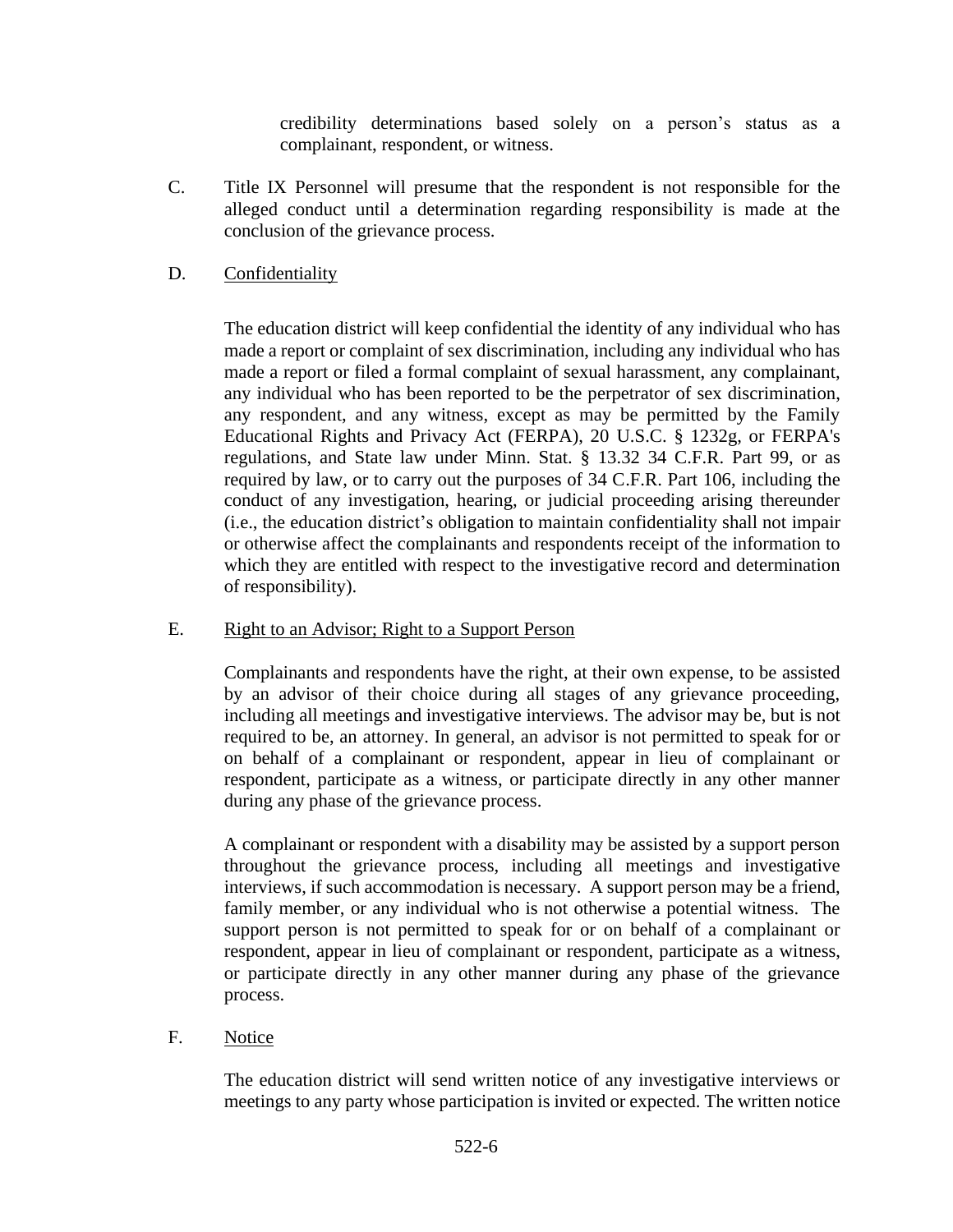will include the date, time, location, participants, and purpose of the meeting or interview, and will be provided to allow sufficient time for the party to prepare to participate.

### G. Consolidation

The education district may, in its discretion, consolidate formal complaints as to allegations of sexual harassment against more than one respondent, or by more than one complainant against one or more respondents, or by one party against the other party, where the allegations of sexual harassment arise out of the same facts or circumstances.

### H. Evidence

- 1. During the grievance process, the education district will not require, allow, rely upon, or otherwise use questions or evidence that constitute or seek disclosure of information protected under a legally recognized privilege, unless the person holding such privilege has waived the privilege.
- 2. The education district shall not access, consider, disclose, or otherwise use a party's medical, psychological, and similar treatment records unless the education district obtains the party's voluntary, written consent.

### I. Burden of Proof

- 1. The burden of gathering evidence and the burden of proof shall remain upon the education district and not upon the parties.
- 2. The grievance process shall use a preponderance of the evidence standard (i.e. whether it is more likely than not that the respondent engaged in sexual harassment) for all formal complaints of sexual harassment, including when education district employees are respondents.
- J. Timelines
	- 1. Any informal resolution process must be completed within thirty (30) calendar days following the parties' agreement to participate in such informal process.
	- 2. An appeal of a determination of responsibility or of a decision dismissing a formal complaint must be received by the education district within five (5) days of the date the determination of responsibility or dismissal was provided to the parties.
	- 3. Any appeal of a determination of responsibility or of a dismissal will be decided within thirty (30) calendar days of the day the appeal was received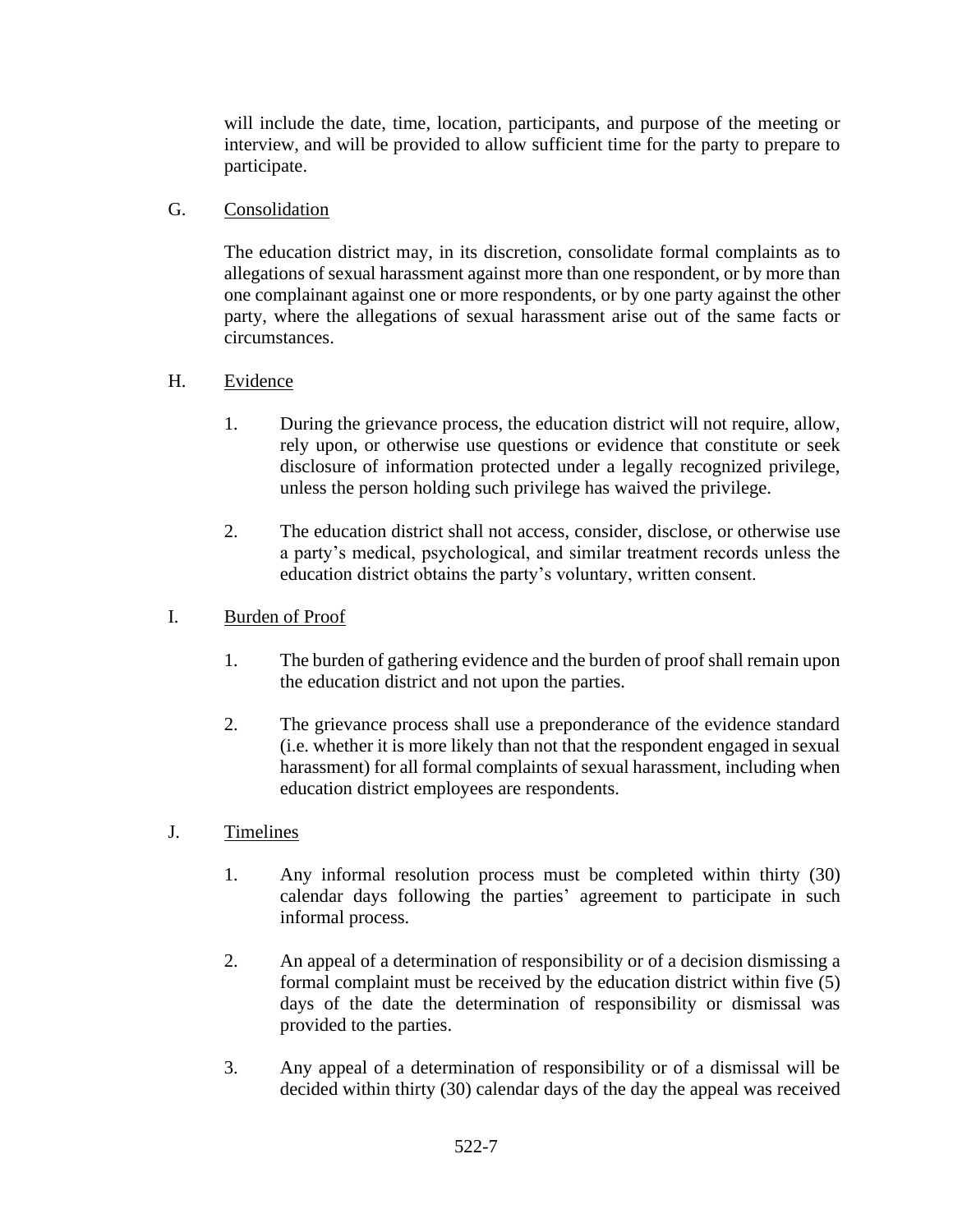by the Education District.

- 4. The education district will seek to conclude the grievance process, including any appeal, within 120 calendar days of the date the formal complaint was received by the Education District.
- 5. Although the education district strives to adhere to the timelines described above, in each case, the education district may extend the time frames for good cause. Good cause may include, without limitation: the complexity of the allegations; the severity and extent of the alleged misconduct; the number of parties, witnesses, and the types of other evidence (e.g., forensic evidence) involved; the availability of the parties, advisors, witnesses, and evidence (e.g., forensic evidence); concurrent law enforcement activity; intervening education district holidays, breaks, or other closures; the need for language assistance or accommodation of disabilities; and/or other unforeseen circumstances.
- K. Potential Remedies and Disciplinary Sanctions
	- 1. The following is the range of possible remedies that the education district may provide a complainant and disciplinary sanctions that the education district might impose upon a respondent, following determination of responsibility: counseling, extensions of deadlines or other course-related adjustments, modifications of work or class schedules, mutual or unilateral restrictions on contact between the parties, changes in work locations, leaves of absence, monitoring of certain areas of the education district buildings or property, warning, suspension, exclusion, expulsion, transfer, remediation, termination, or discharge.
	- 2. If the Decision-maker determines a student-respondent is responsible for violating this policy, the Decision-maker will recommend appropriate remedies, including disciplinary sanctions/consequences. The Title IX Coordinator will notify the superintendent of the recommended remedies, such that an authorized administrator can consider the recommendation(s) and implement appropriate remedies in compliance with MSBA Model Policy 506 – Student Discipline. The discipline of a student-respondent must comply with the applicable provisions of Minnesota Pupil Fair Dismissal Act, the Individuals with Disabilities Education Improvement Act (IDEA) and/or Section 504 of the Rehabilitation Act of 1972, and their respective implementing regulations.

# **IV. REPORTING PROHIBITED CONDUCT**

A. Any student who believes they have been the victim of unlawful sex discrimination or sexual harassment, or any person (including the parent of a student) with actual knowledge of conduct which may constitute unlawful sex discrimination or sexual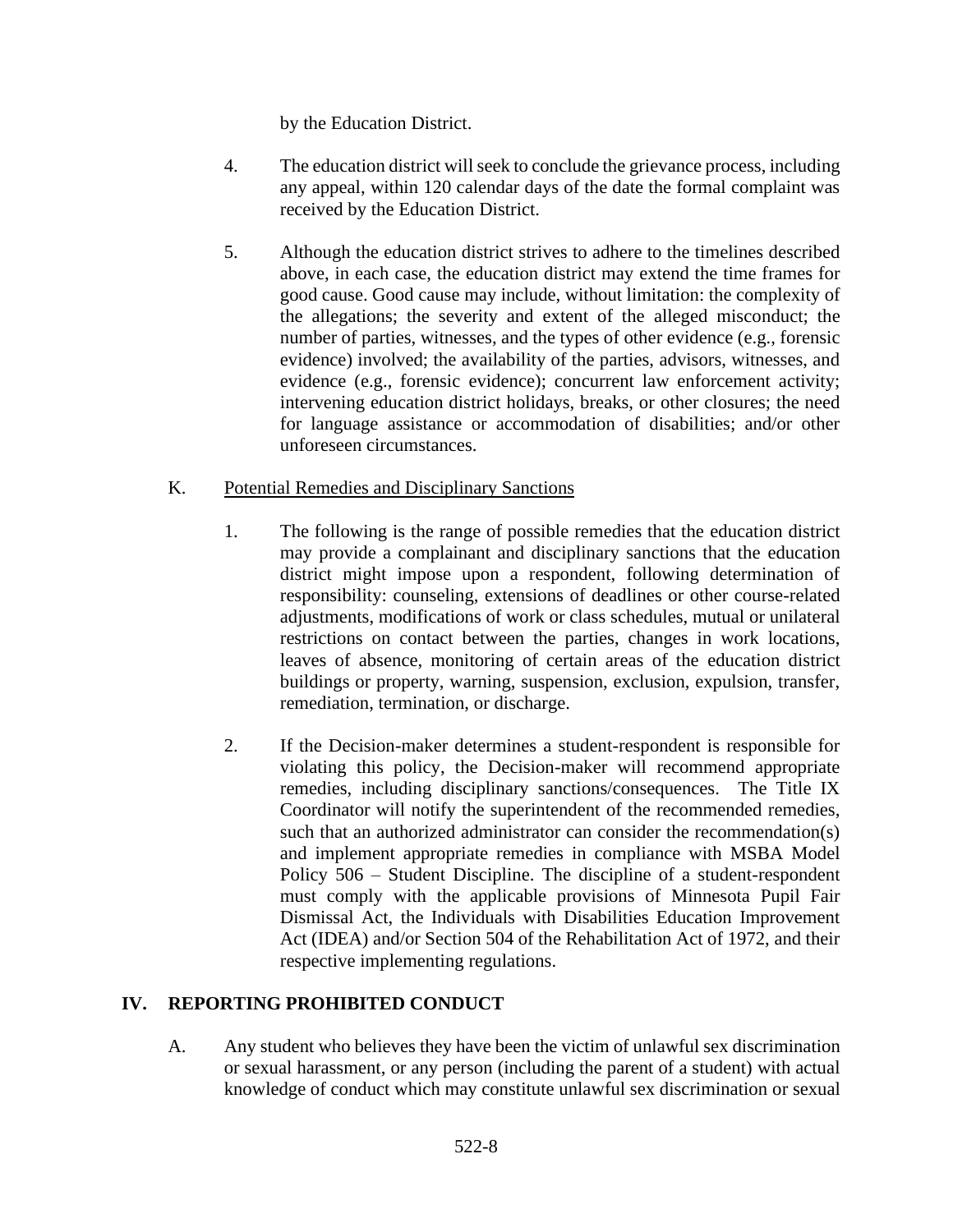harassment toward a student should report the alleged acts as soon as possible to the Title IX Coordinator.

- B. Any employee of the education district who has experienced, has actual knowledge of, or has witnessed unlawful sex discrimination, including sexual harassment, or who otherwise becomes aware of unlawful sex discrimination, including sexual harassment, must promptly report the allegations to the Title IX Coordinator without screening or investigating the report or allegations.
- C. A report of unlawful sex discrimination or sexual harassment may be made at any time, including during non-business hours, and may be made in person, by mail, by telephone, or by e-mail using the Title IX Coordinator's contact information. A report may also be made by any other means that results in the Title IX Coordinator receiving the person's verbal or written report.
- D. Sexual harassment may constitute both a violation of this policy and criminal law. To the extent the alleged conduct may constitute a crime, the Education District may report the alleged conduct to law enforcement authorities. The education district encourages complainants to report criminal behavior to the police immediately.

### **V. INITIAL RESPONSE AND ASSESSMENT BY THE TITLE IX COORDINATOR**

- A. When the Title IX Coordinator receives a report, the Title IX Coordinator shall promptly contact the complainant confidentially to discuss the availability of supportive measures, consider the complainant's wishes with respect to supportive measures, inform the complainant of the availability of supportive measures with or without the filing of a formal complaint, and explain to the complainant the process for filling a formal complaint.
- B. The education district will offer supportive measures to the complainant whether or not the complainant decides to make a formal complaint. The education district must maintain as confidential any supportive measures provided to the complainant or respondent, to the extent that maintaining such confidentiality would not impair the education district's ability to provide the supportive measures. The Title IX Coordinator is responsible for coordinating the effective implementation of supportive measures.
- C. If the complainant does not wish to file a formal complaint, the allegations will not be investigated by the education district unless the Title IX Coordinator determines that signing a formal complaint to initiate an investigation over the complainant's wishes is not clearly unreasonable in light of the known circumstances.
- D. Upon receipt of a formal complaint, the education district must provide written notice of the formal complaint to the known parties with sufficient time to prepare a response before any initial interview. This written notice must contain: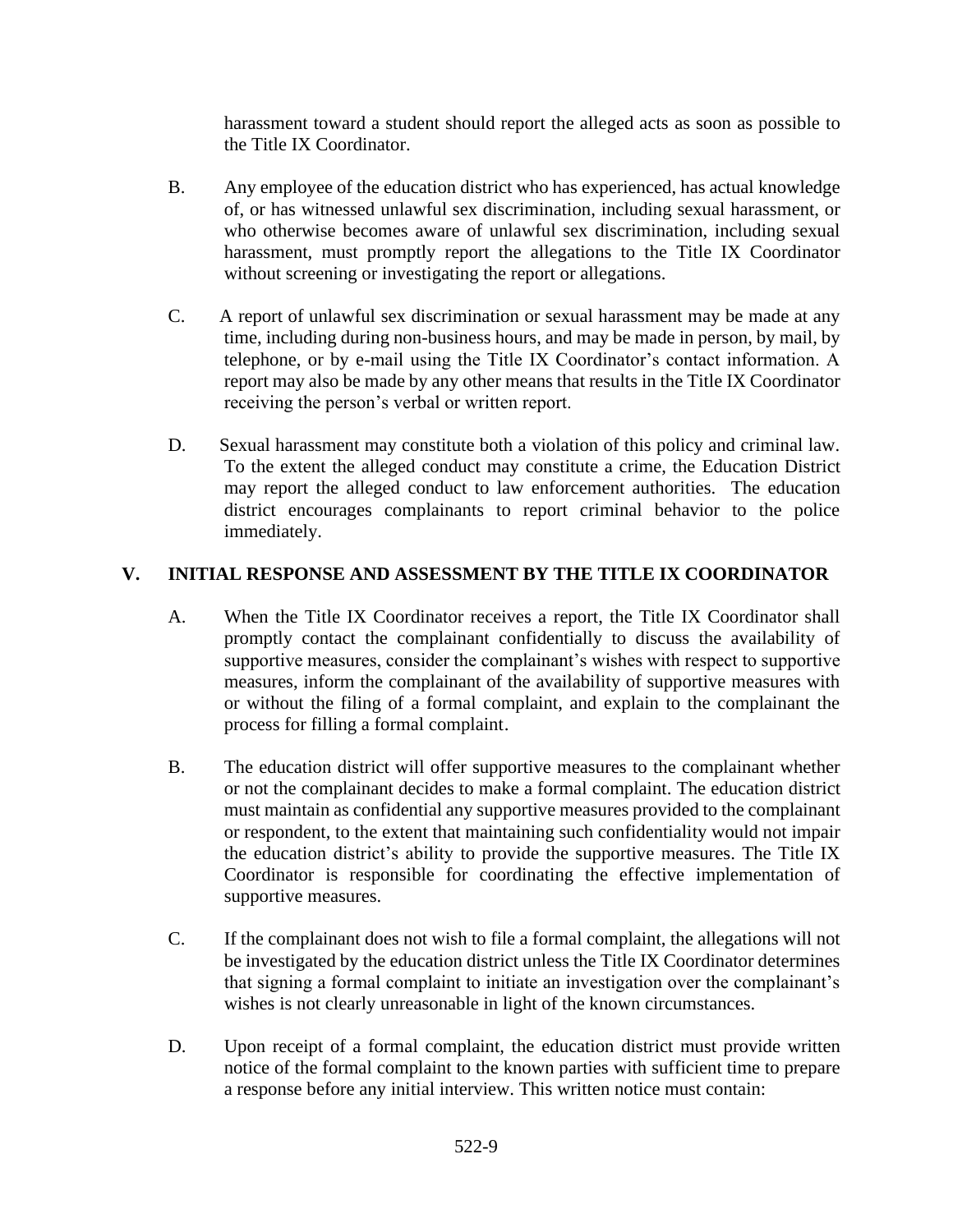- 1. The allegations of sexual harassment, including sufficient details known at the time, the identities of the parties involved in the incident (if known), the conduct allegedly constituting sexual harassment, and the date and location of the alleged incident, if known;
- 2. A statement that the respondent is presumed not responsible for the alleged conduct and that a determination regarding responsibility will be made at the conclusion of the grievance process;
- 3. A statement explaining that the parties may have an advisor of their choice, who may be, but is not required to be, an attorney;
- 4. A statement that the parties may inspect and review evidence gathered pursuant to this policy;
- 5. A statement informing the parties of any code of conduct provision that prohibits knowingly making false statements or knowingly submitting false information; and
- 6. A copy of this policy.

# **VI. STATUS OF RESPONDENT DURING PENDENCY OF FORMAL COMPLAINT**

- A. Emergency Removal of a Student
	- 1. The education district may remove a student-respondent from an education program or activity of the education district on an emergency basis before a determination regarding responsibility is made if:
		- a. The education district undertakes an individualized safety and risk analysis;
		- b. The education district determines that an immediate threat to the physical health or safety of any student or other individual arising from the allegations of sexual harassment justifies removal of the student-respondent; and
		- c. The education district determines the student-respondent poses such a threat, it will so notify the student-respondent and the studentrespondent will have an opportunity to challenge the decision immediately following the removal. In determining whether to impose emergency removal measures, the Title IX Coordinator shall consult related education district policies, including MSBA Model Policy 506 – Student Discipline. The education district must take into consideration applicable requirements of the Individuals with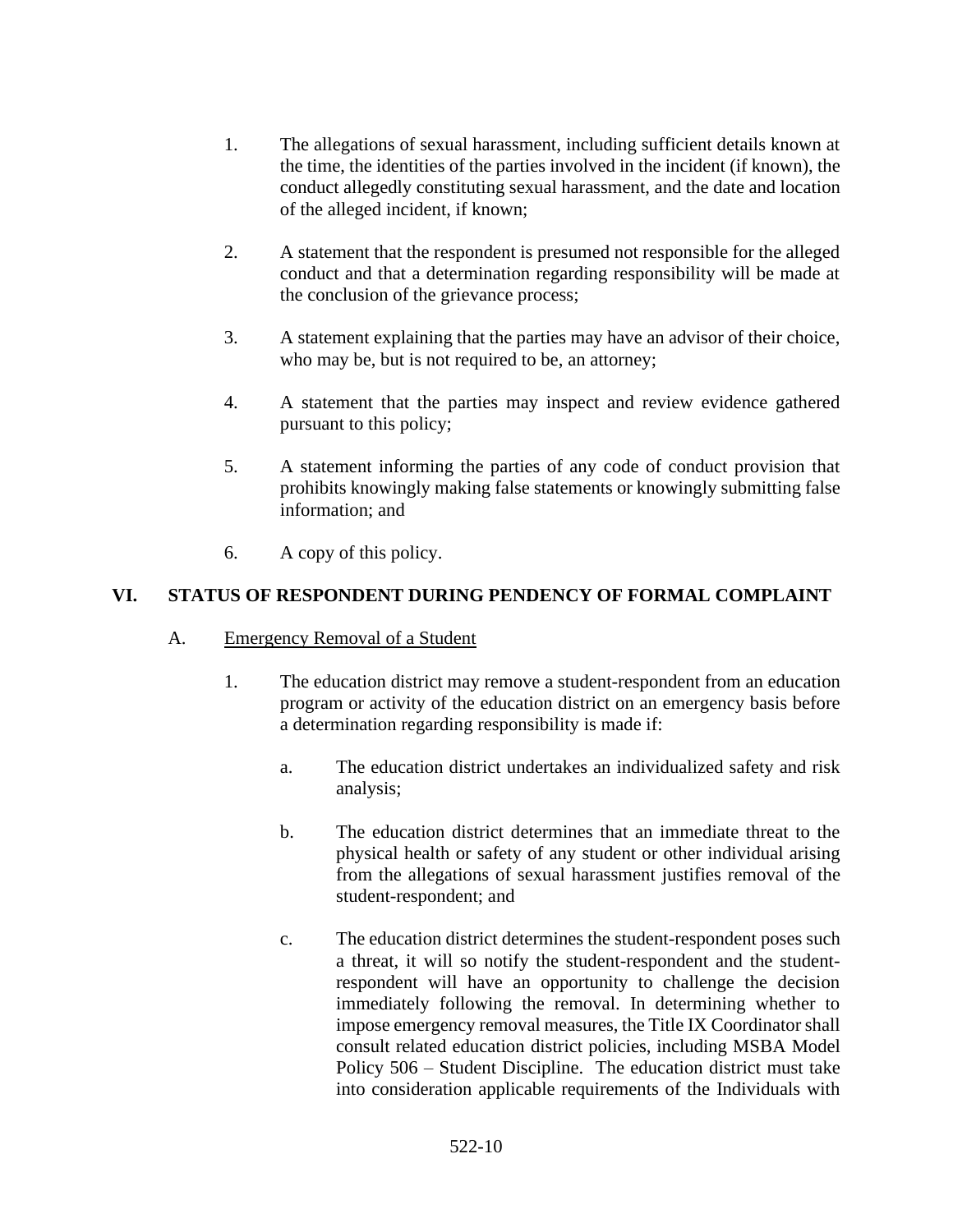Disabilities Education Act and Section 504 of the Rehabilitation Act of 1973, prior to removing a special education student or Section 504 student on an emergency basis.

*[NOTE: The interrelationship between the Title IX regulations authorizing the emergency removal of student and the Minnesota Pupil Fair Dismissal Act (MPFDA) is unclear at this time. School districts should consult with legal counsel regarding the emergency removal of a student. At a minimum, it is recommended that school districts provide alternative educational services, as defined in the MPFDA, to any student so removed under the Title IX regulations.]* 

B. Employee Administrative Leave

The education district may place a non-student employee on administrative leave during the pendency of the grievance process of a formal complaint. Such leave will typically be paid leave unless circumstances justify unpaid leave in compliance with legal requirements. The education district must take into consideration applicable requirements of Section 504 of the Rehabilitation Act of 1973 and the Americans with Disabilities Act prior to removing an individual with a qualifying disability.

# **VII. INFORMAL RESOLUTION OF A FORMAL COMPLAINT**

- A. At any time prior to reaching a determination of responsibility, informal resolution may be offered and facilitated by the education district at the education district's discretion, but only after a formal complaint has been received by the education district.
- B. The education district may not require as a condition of enrollment or continued enrollment, or of employment or continued employment, or enjoyment of any other right, waiver of the right to a formal investigation and adjudication of formal complaints of sexual harassment.
- C. The informal resolution process may not be used to resolve allegations that a education district employee sexually harassed a student.
- D. The education district will not facilitate an informal resolution process without both parties' agreement, and will obtain their voluntary, written consent. The education district will provide to the parties a written notice disclosing the allegations, the requirements of the informal resolution process including the circumstances under which it precludes the parties from resuming a formal complaint arising from the same allegations, the parties' right to withdraw from the informal resolution process, and any consequences resulting from participating in the informal resolution process, including the records that will be maintained or could be shared.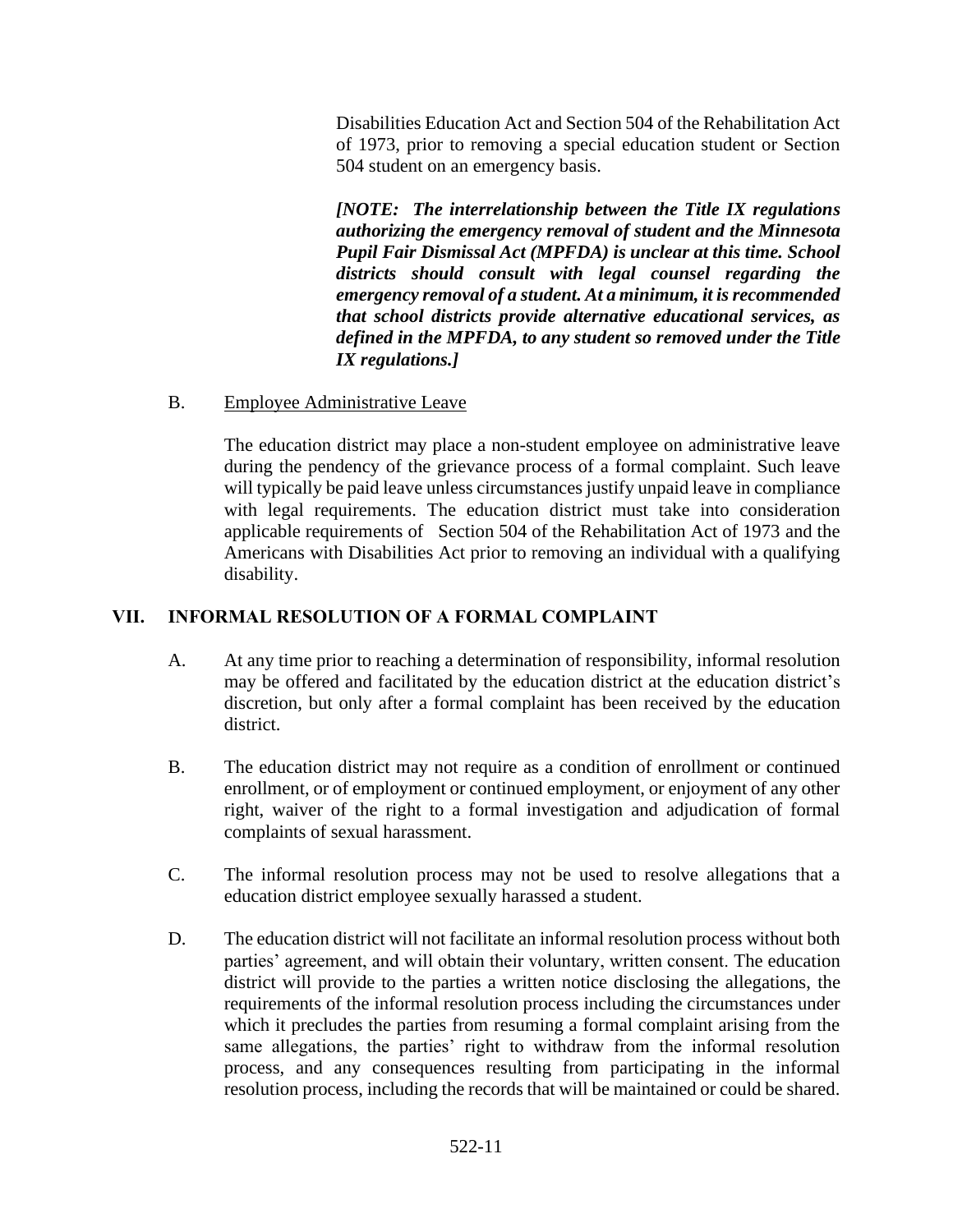E. At any time prior to agreeing to a resolution, any party has the right to withdraw from the informal resolution process and resume the grievance process with respect to the formal complaint.

### **VIII. DISMISSAL OF A FORMAL COMPLAINT**

- A. Under federal law, the education district must dismiss a Title IX complaint, or a portion thereof, if the conduct alleged in a formal complaint or a portion thereof:
	- 1. Would not meet the definition of sexual harassment, even if proven;
	- 2. Did not occur in the education district's education program or activity; or
	- 3. Did not occur against a person in the United States.
- B. The education district may, in its discretion, dismiss a formal complaint or allegations therein if:
	- 1. The complainant informs the Title IX Coordinator in writing that the complainant desires to withdraw the formal complaint or allegations therein;
	- 2. The respondent is no longer enrolled or employed by the education district; or
	- 3. Specific circumstances prevent the education district from gathering sufficient evidence to reach a determination.
- C. The education district shall provide written notice to both parties of a dismissal. The notice must include the reasons for the dismissal.
- D. Dismissal of a formal complaint or a portion thereof does not preclude the education district from addressing the underlying conduct in any manner that the education district deems appropriate.

*[NOTE: For example, school districts are reminded of the obligation under Minn. Stat. § 122A.20, subd. 2, to make a mandatory report to PELSB concerning any teacher who resigns during the course of an investigation of misconduct.]*

### **IX. INVESTIGATION OF A FORMAL COMPLAINT**

A. If a formal complaint is received by the Education District, the education district will assign or designate an Investigator to investigate the allegations set forth in the formal complaint.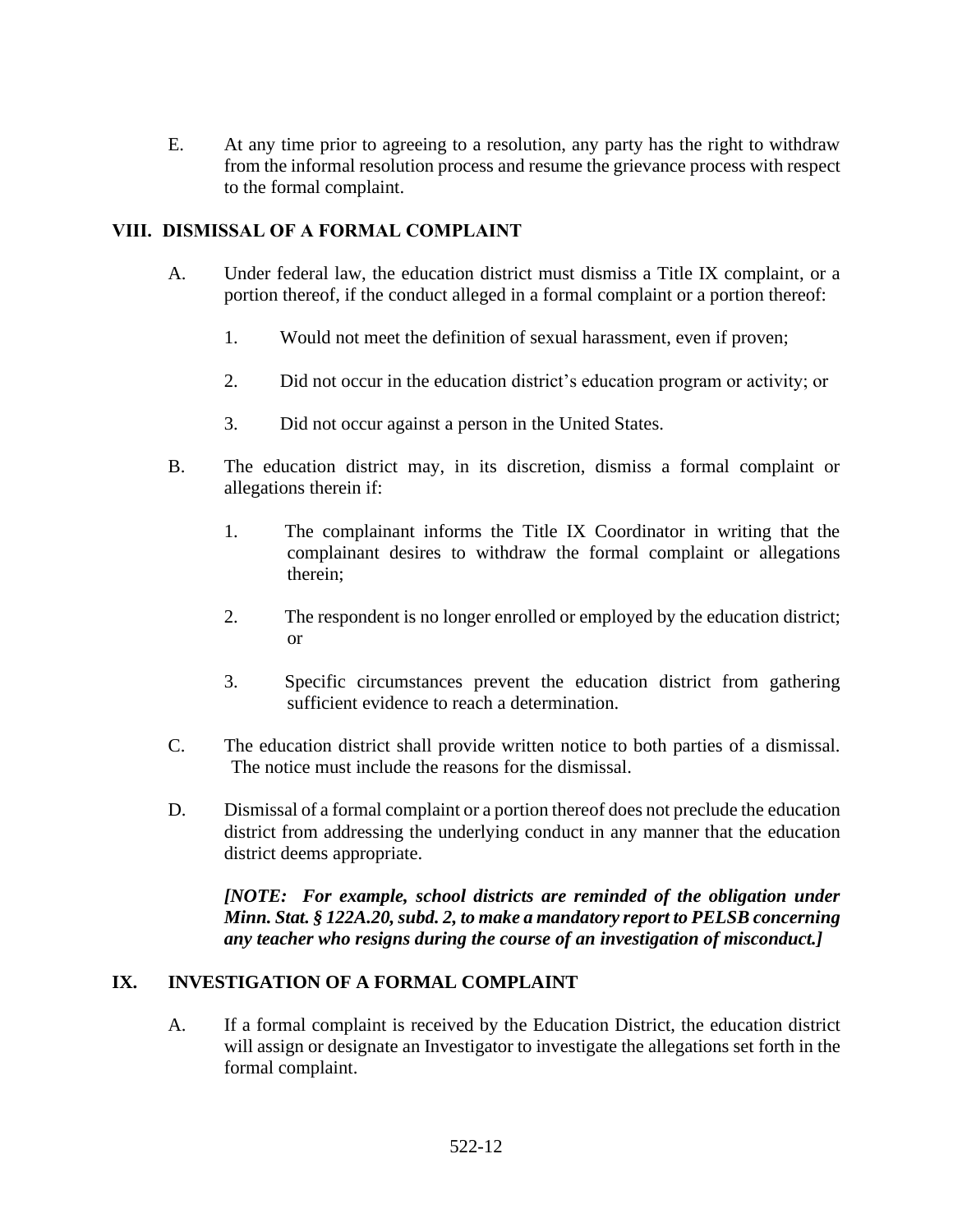- B. If during the course of the investigation the education district decides to investigate any allegations about the complainant or respondent that were not included in the written notice of a formal complaint provided to the parties, the education district must provide notice of the additional allegations to the known parties.
- C. When a party's participation is invited or expected in an investigative interview, the Investigator will coordinate with the Title IX Coordinator to provide written notice to the party of the date, time, location, participants, and purposes of the investigative interview with sufficient time for the party to prepare.
- D. During the investigation, the Investigator must provide the parties with an equal opportunity to present witnesses for interviews, including fact witnesses and expert witnesses, and other inculpatory and exculpatory evidence.
- E. Prior to the completion of the investigative report, the Investigator, through the Title IX Coordinator, will provide the parties and their advisors (if any) with an equal opportunity to inspect and review any evidence directly related to the allegations. The evidence shall be provided in electronic format or hard copy and shall include all relevant evidence, evidence upon which the education district does not intend to rely in reaching a determination regarding responsibility, and any inculpatory or exculpatory evidence whether obtained from a party or another source. The parties will have ten (10) days to submit a written response, which the Investigator will consider prior to completion of the investigative report.
- F. The Investigator will prepare a written investigative report that fairly summarizes the relevant evidence. The investigative report may include credibility determinations that are not based on a person's status as a complainant, respondent or witness. The education district will send the parties and their advisors (if any) a copy of the report in electronic format or hard copy, for their review and written response at least ten (10) days prior to a determination of responsibility.

# **X. DETERMINATION REGARDING RESPONSIBILITY**

*[NOTE: The Title IX regulations do not require school districts to conduct live hearings as part of the decision-making phase of the grievance process. Accordingly, this Policy does not include procedures for a live hearing. If a school district desires to create such procedures, legal counsel should be consulted.]*

- A. After the education district has sent the investigative report to both parties and before the education district has reached a determination regarding responsibility, the Decision-maker must afford each party the opportunity to submit written, relevant questions that a party wants asked of any party or witness.
- B. The Decision-maker must provide the relevant questions submitted by the parties to the other parties or witnesses to whom the questions are offered, and then provide each party with the answers, and allow for additional, limited follow-up questions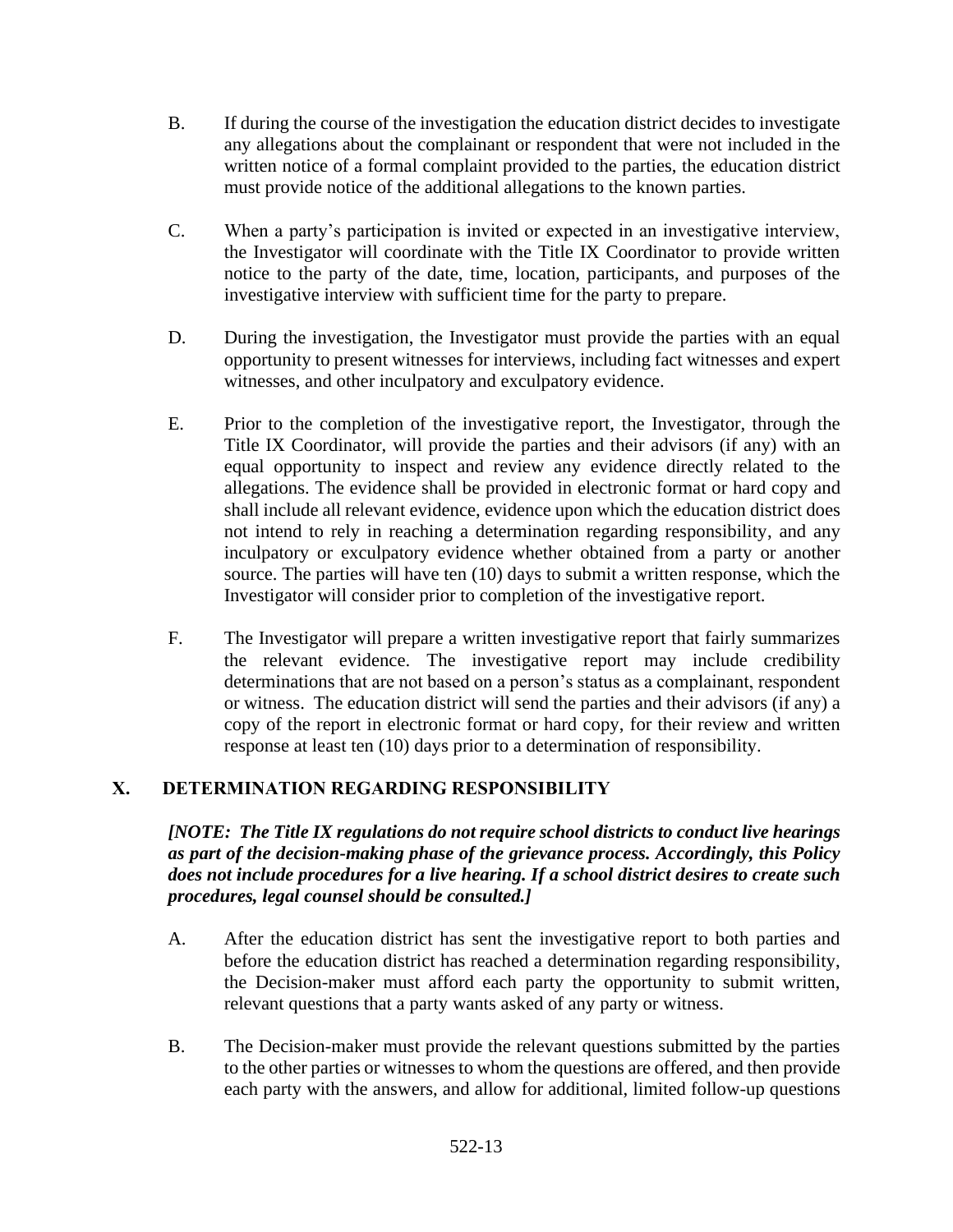from each party.

- C. The Decision-maker must explain to the party proposing the questions any decision to exclude a question as not relevant.
- D. When the exchange of questions and answers has concluded, the Decision-maker must issue a written determination regarding responsibility that applies the preponderance of the evidence standard to the facts and circumstances of the formal complaint. The written determination of responsibility must include the following:
	- 1. Identification of the allegations potentially constituting sexual harassment;
	- 2. A description of the procedural steps taken from the receipt of the formal complaint through the determination, including any notifications to the parties, interviews with parties and witnesses, site visits, and methods used to gather other evidence;
	- 3. Findings of fact supporting the determination;
	- 4. Conclusions regarding the application of the education district's code of conduct to the facts;
	- 5. A statement of, and rationale for, the result as to each allegation, including a determination regarding responsibility, any disciplinary sanctions the education district imposes on the respondent, and whether remedies designed to restore or preserve equal access to the recipient's education program or activity will be provided by the education district to the complainant; and
	- 6. The education district's procedures and permissible bases for the complainant and respondent to appeal and the date by which an appeal must be made.
- E. In determining appropriate disciplinary sanctions, the Decision-maker should consider the surrounding circumstances, the nature of the behavior, past incidents or past or continuing patterns of behavior, the relationships between the parties involved, and the context in which the alleged incident occurred.
- F. The written determination of responsibility must be provided to the parties simultaneously.
- G. The Title IX Coordinator is responsible for the effective implementation of any remedies.
- H. The determination regarding responsibility becomes final either on the date that the education district provides the parties with the written determination of the result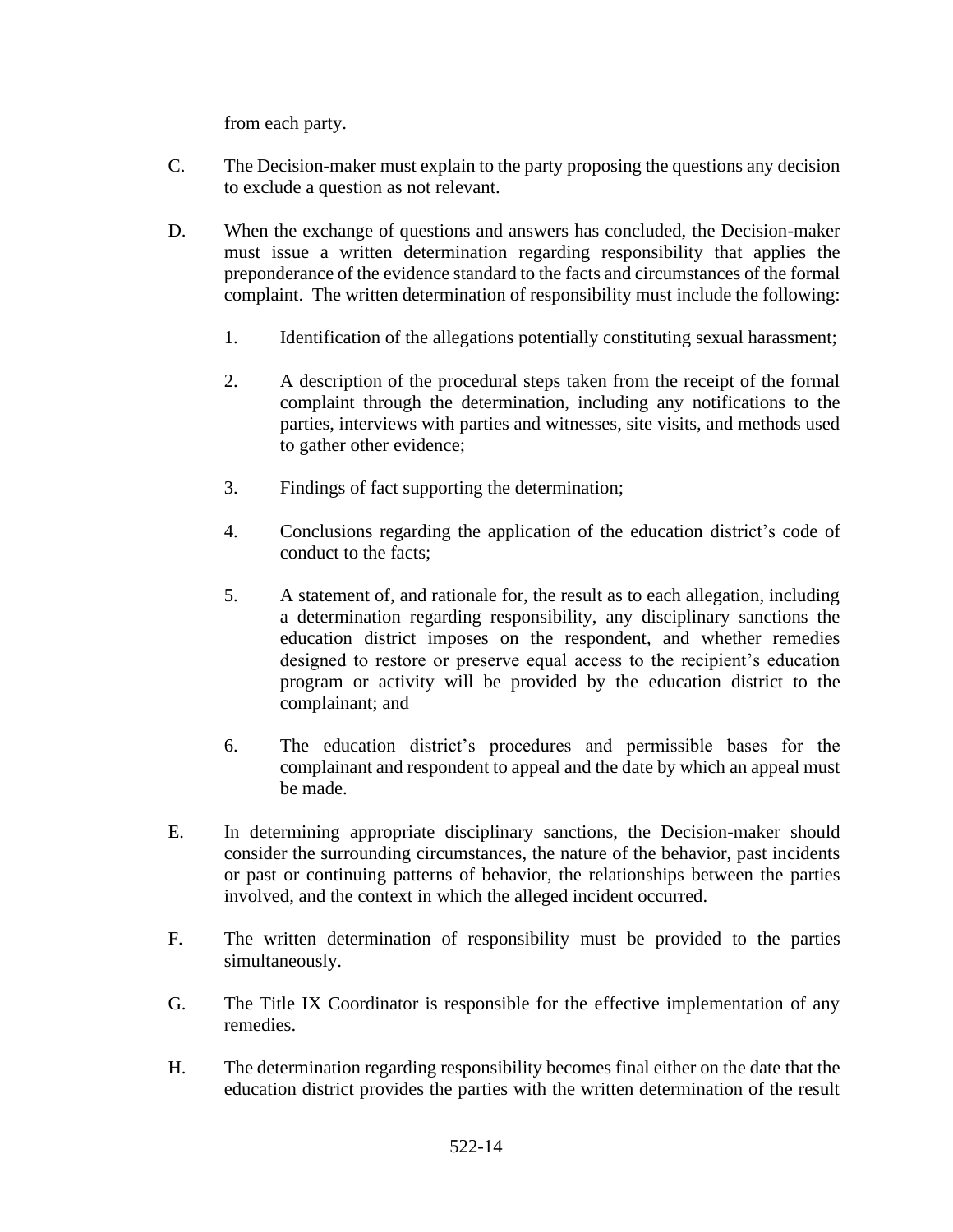of the appeal, if an appeal is filed, or if an appeal is not filed, the date on which an appeal would no longer be considered timely.

### **XI. APPEALS**

- A. The education district shall offer the parties an opportunity to appeal a determination regarding responsibility or the education district's dismissal of a formal complaint or any allegations therein, on the following bases:
	- 1. A procedural irregularity that affected the outcome of the matter (e.g., a material deviation from established procedures);
	- 2. New evidence that was not reasonably available at the time the determination regarding responsibility or dismissal was made, that could affect the outcome of the matter; and
	- 3. The Title IX Coordinator, Investigator, or Decision-maker had a conflict of interest or bias for or against complainants or respondents generally or the individual complainant or respondent that affected the outcome of the matter.
- B. If notice of an appeal is timely received by the education district, the education district will notify the parties in writing of the receipt of the appeal, assign or designate the Appellate Decision-maker, and give the parties a reasonable, equal opportunity to submit a written statement in support of, or challenging, the outcome.
- C. After reviewing the parties' written statements, the Appellate Decision-maker must issue a written decision describing the result of the appeal and the rationale for the result.
- D. The written decision describing the result of the appeal must be provided simultaneously to the parties.
- E. The decision of the Appellate Decision-maker is final. No further review beyond the appeal is permitted.

### **XII. RETALIATION PROHIBITED**

A. Neither the education district nor any other person may intimidate, threaten, coerce, or discriminate against any individual for the purpose of interfering with any right or privilege secured by Title IX, its implementing regulations, or this policy, or because the individual made a report or complaint, testified, assisted, or participated or refused to participate in any manner in an investigation, proceeding, or hearing under this policy. Intimidation, threats, coercion, or discrimination, including charges against an individual for code of conduct violations that do not involve sex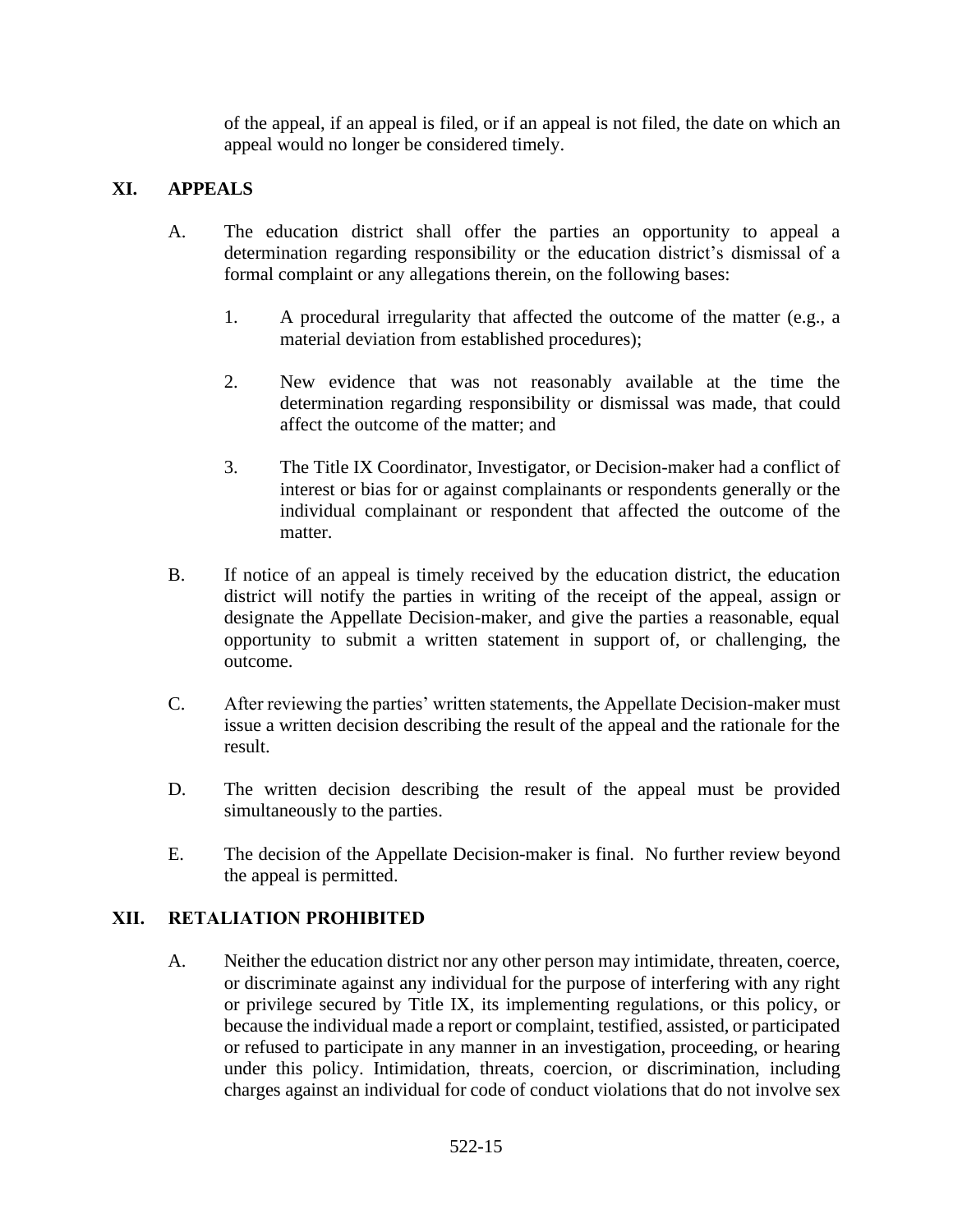discrimination or sexual harassment, but arise out of the same facts or circumstances as a report or complaint of sex discrimination, or a report or formal complaint of sexual harassment, for the purpose of interfering with any right or privilege secured by Title IX, its implementing regulations, or this policy, constitutes retaliation. Retaliation against a person for making a report of sexual harassment, filing a formal complaint, or participating in an investigation, constitutes a violation of this policy that can result in the imposition of disciplinary sanctions/consequences and/or other appropriate remedies.

- B. Any person may submit a report or formal complaint alleging retaliation in the manner described in this policy and it will be addressed in the same manner as other complaints of sexual harassment or sex discrimination.
- C. Charging an individual with violation of education district policies for making a materially false statement in bad faith in the course of a grievance proceeding under this policy shall not constitute retaliation, provided, however, that a determination regarding responsibility, alone, is not sufficient to conclude that any party made a materially false statement in bad faith.

### **XIII. TRAINING**

- A. The education district shall ensure that Title IX Personnel receive appropriate training. The training shall include instruction on:
	- 1. The Title IX definition of sexual harassment;
	- 2. The scope of the education district's education program or activity;
	- 3. How to conduct an investigation and grievance process, appeals, and informal resolution processes, as applicable;
	- 4. How to serve impartially, including by avoiding prejudgment of the facts at issue, conflicts of interest, and bias;
	- 5. For Decision-makers, training on issues of relevance of questions and evidence, including when questions and evidence about the complainant's prior sexual behavior are not relevant; and
	- 6. For Investigators, training on issues of relevance, including the creation of an investigative report that fairly summarizes relevant evidence.
- B. The training materials will not rely on sex stereotypes and must promote impartial investigations and adjudications of formal complaints.
- C. Materials used to train Title IX Personnel must be posted on the education district's website. If the education district does not have a website, it must make the training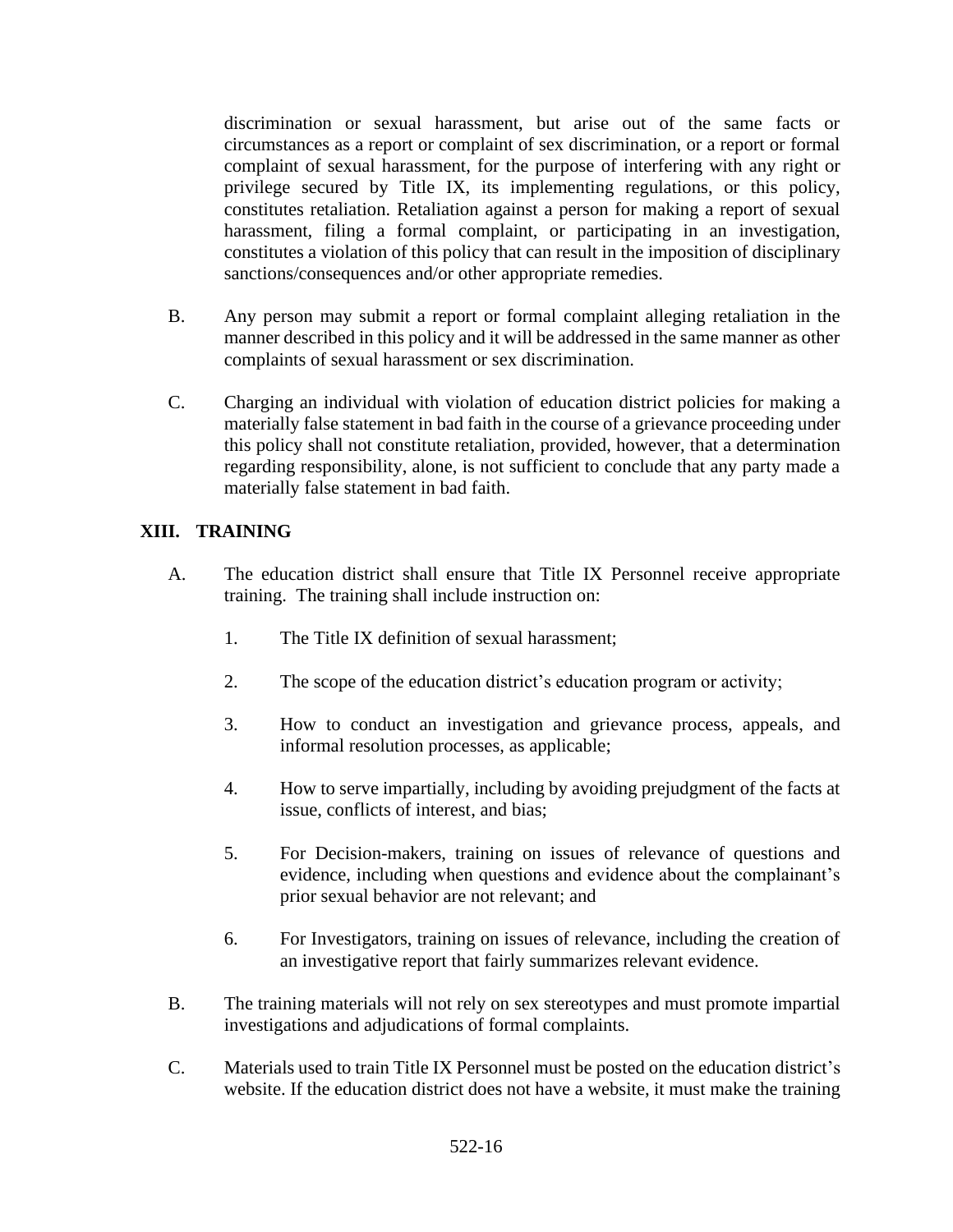materials available for public inspection upon request.

### **XIV. DISSEMINATION OF POLICY**

- A. This policy shall be made available to all students, parents/guardians of students, education district employee, and employee unions.
- B. The education district shall conspicuously post the name of the Title IX Coordinator, including office address, telephone number, and work e-mail address on its website and in each handbook that it makes available to parents, employees, students, unions, or applicants.
- C. The education district must provide applicants for admission and employment, students, parents or legal guardians of secondary education students, employees, and all unions holding collective bargaining agreements with the education district, with the following:
	- 1. The name or title, office address, electronic mail address, and telephone number of the Title IX Coordinator;
	- 2. Notice that the education district does not discriminate on the basis of sex in the education program or activity that it operates, and that it is required by Title IX not to discriminate in such a manner;
	- 3. A statement that the requirement not to discriminate in the education program or activity extends to admission and employment, and that inquiries about the application of Title IX may be referred to the Title IX Coordinator, to the Assistant Secretary for Civil Rights of the United States Department of Education, or both; and
	- 4. Notice of the education district's grievance procedures and grievance process contained in this policy, including how to report or file a complaint of sex discrimination, how to report or file a formal complaint of sexual harassment, and how the education district will respond.

### **XV. RECORDKEEPING**

- A. The education district must create, and maintain for a period of seven calendar years, records of any actions, including any supportive measures, taken in response to a report or formal complaint of sexual harassment. In each instance, the education district must document:
	- 1. The basis for the education district's conclusion that its response to the report or formal complaint was not deliberately indifferent;
	- 2. The measures the education district has taken that are designed to restore or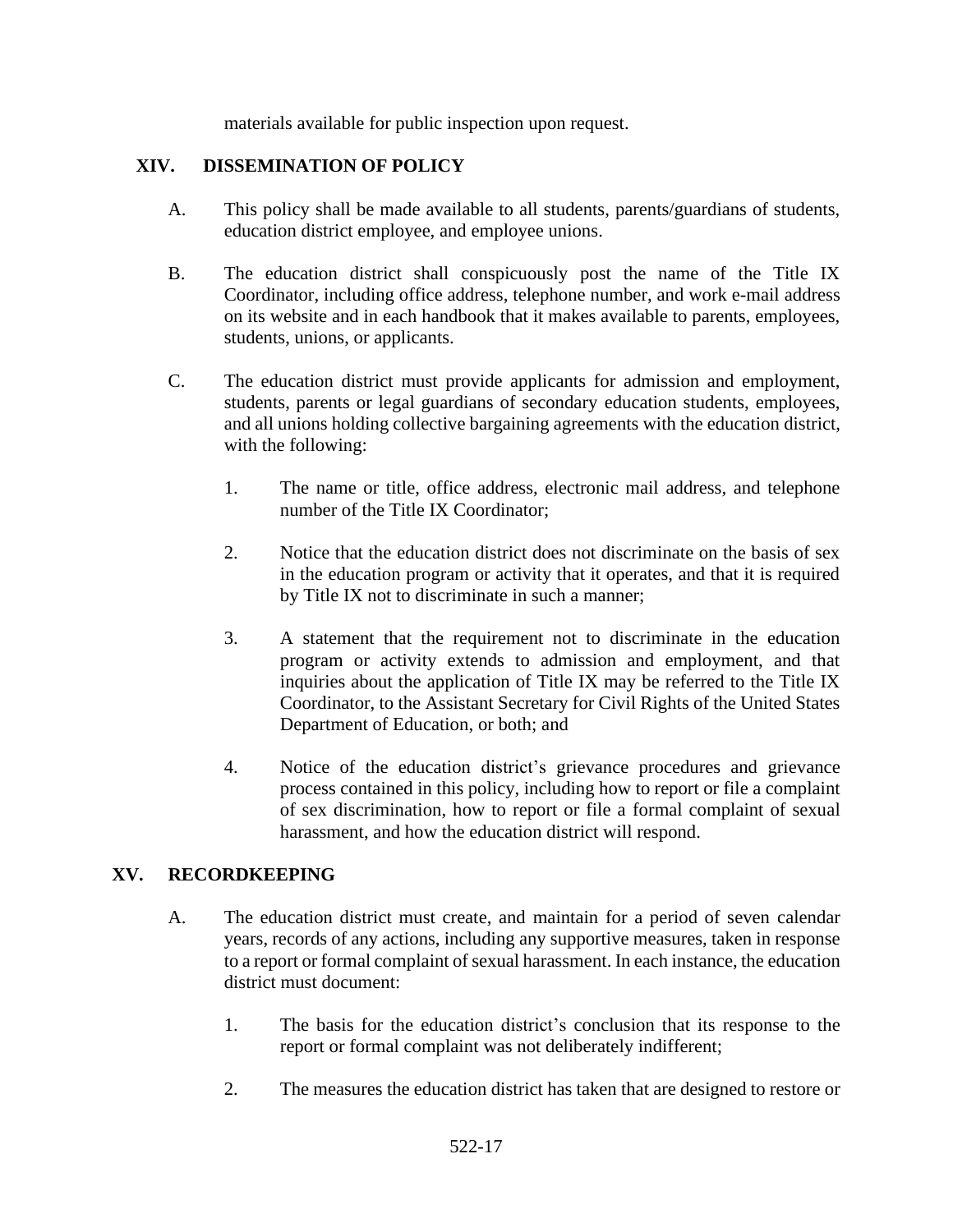preserve equal access to the education district's education program or activity; and

- 3. If the education district does not provide a complainant with supportive measures, then it must document the reasons why such a response was not clearly unreasonable in light of the known circumstances. Such a record must be maintained for a period of seven years.
- 4. The documentation of certain bases or measures does not limit the recipient in the future from providing additional explanations or detailing additional measures taken.
- B. The education district must also maintain for a period of seven calendar years records of:
	- 1. Each sexual harassment investigation including any determination regarding responsibility, any disciplinary sanctions imposed on the respondent, and any remedies provided to the complainant designed to restore or preserve equal access to the recipient's education program or activity;
	- 2. Any appeal and the result therefrom;
	- 3. Any informal resolution and the result therefrom; and
	- 4. All materials used to train Title IX Personnel.

*Legal References:* Minn. Stat. § 121A.04 (Athletic Programs; Sex Discrimination) Minn. Stat. § 121A.40 – 121A.575 (Minnesota Pupil Fair Dismissal Act) Minn. Stat. Ch. 363A (Minnesota Human Rights Act) 20 U.S.C. §§ 1681-1688 (Title IX of the Education Amendments of 1972) 34 C.F.R. Part 106 (Implementing Regulations of Title IX) 20 U.S.C § 1400, *et seq.* (Individuals with Disabilities Education Improvement Act of 2004) 29 U.S.C. § 794 (Section 504 of the Rehabilitation Act of 1973) 42 U.S.C. § 12101, *et seq.* (Americans with Disabilities Act of 1990, as amended) 20 U.S.C. § 1232g (Family Educational Rights and Privacy Act of 1974) 20 U.S.C. § 1092 *et seq.* (Jeanne Clery Disclosure of Campus Security and Campus Crime Statistics Act ("Clery Act")

*Cross References:* MSBA/MASA Model Policy 102 (Equal Educational Opportunity) MSBA/MASA Model Policy 413 (Harassment and Violence)